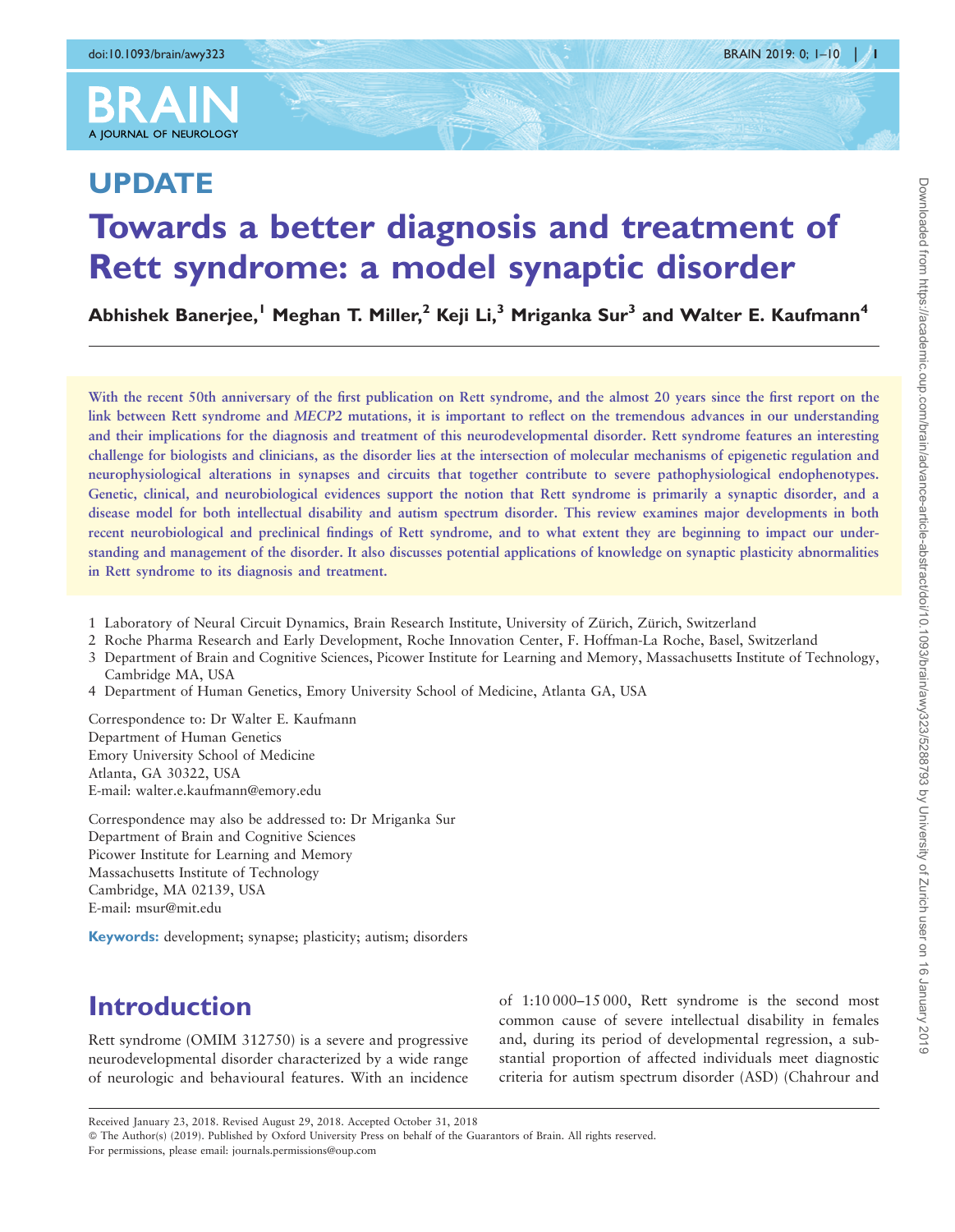[Zoghbi, 2007](#page-7-0); Guy et al.[, 2011](#page-8-0); [Percy, 2011;](#page-9-0) [Banerjee](#page-7-0) et al.[, 2012](#page-7-0); Katz et al.[, 2016](#page-8-0); [Leonard](#page-8-0) et al., 2016). Rett syndrome results in  $> 90\%$  cases from sporadic pathogenic mutations in the X-linked methyl-CpG-binding protein 2 gene (MECP2, human; Mecp2, mouse; located at Xq28). Other genes, most notably CDKL5 and FOXG1, have been associated with atypical and rarely classic forms of Rett syndrome (Neul et al.[, 2010;](#page-9-0) Sajan et al.[, 2017](#page-9-0)). While Rett syndrome has not been included as a separate entity within the framework of ASD in the Diagnostic and Statistical Manual of Mental Disorders – Fifth Edition (DSM-5) (American Psychiatric Association, 2013), discoveries following the identification of the link between Rett syndrome and MECP2 mutations have contributed towards deepening our understanding of the genetic and pathophysiological mechanisms of Rett syndrome and of the neurobiology of ASD and neurodevelopmental disorders in general. In this context, Rett syndrome has become one of the best disease models of abnormal synaptic plasticity. Thus, half a century after the first publication on Rett syndrome, and almost 20 years since the first report on MECP2 mutations in Rett syndrome, it gives us an opportunity to both look back at the long and winding road the field has travelled, lessons that have been learned, and how they have impacted our understanding and management of the disorder. We also discuss how our knowledge on synaptic plasticity abnormalities in Rett syndrome could improve diagnosis and treatment of the disorder.

#### Clinical features and genetics of Rett syndrome: a dynamic disorder associated with MECP2 mutations

Rett syndrome was originally described in German in 1966 by the Viennese paediatrician Andreas Rett ([Rett, 1966,](#page-9-0) [2016](#page-9-0)). This initial description of 22 female children, which included the core features of the disorder mentioned below, was expanded in 1983 in an article in Annals of Neurology by the Swedish child neurologist Bengt Hagberg. This study, which reported 35 cases, established the first link between Rett syndrome and autistic features [\(Hagberg](#page-8-0) et al.[, 1983\)](#page-8-0). Four clinical manifestations constitute the core diagnostic features of Rett syndrome: loss of expressive language; loss of fine motor (i.e. hand) skills; impairment in ambulation; and presence of hand stereotypic movements. These characteristic features, and others more variable in frequency and severity, emerge at different times during the dynamic course of Rett syndrome. After a relatively normal early postnatal period, head growth deceleration and global cognitive and motor delay become apparent and, typically between 1.5 and 3 years, variable loss of spoken language and hands skills develop. Sometimes, ambulation also regresses. Developmental regression is the distinctive diagnostic feature of Rett syndrome; although recovery of function is common, it is usually partial (Neul et al.[, 2010\)](#page-9-0). Following loss of

skills, other clinical manifestations emerge. They include, among others, breathing and other autonomic abnormalities, seizures, scoliosis, and abnormal muscle tone (that constitute supportive criteria for individuals with two or three core features, which are labelled as 'atypical') [\(Neul](#page-9-0) et al.[, 2010](#page-9-0)). Gastrointestinal and bone density anomalies, both related directly or indirectly to MECP2 deficiency, in conjunction with the abovementioned orthopaedic problems make Rett syndrome a multi-system disorder that requires multi-disciplinary management. The complex evolution of Rett syndrome continues after the relatively stable ('pseudo-stationary') post-regression period, when most of the associated features become evident, and extends into adolescence and adulthood, which are characterized by progressive decline, particularly in the motor domain (i.e. parkinsonian features could also be present at later stages). Behavioural problems can be obvious at different periods in the evolution of Rett syndrome [\(Buchanan](#page-7-0) et al., 2018). Autistic features are severe in a subset of individuals with Rett syndrome  $(\sim 20 - 50\%)$ almost exclusively during the regression period, with longstanding deficits in social communication and interaction skills in only 10–15% of affected females (Neul [et al.](#page-9-0), [2014; Percy and Glaze, 2017](#page-9-0)). The complex clinical course of Rett syndrome has been described in different ways, including the four stages proposed by [Hagberg](#page-8-0) [\(2002\)](#page-8-0), which suggest a continuous disruption in brain development and function. This profile, in conjunction with data discussed in the following sections, suggests a disruption in synaptic function.

From the aetiological viewpoint, a major breakthrough was the report in 1999 by Huda Zoghbi's laboratory of the association between mutations in MECP2, a gene located at the Xq28 site, and most cases of Rett syndrome [\(Amir](#page-7-0) et al.[, 1999](#page-7-0)). Development of mouse models of Rett syndrome followed quickly, first from the laboratories of Adrian Bird and Rudolf Jaenisch (Chen et al.[, 2001](#page-7-0); [Guy](#page-8-0) et al.[, 2001\)](#page-8-0), opening a floodgate of studies using these preclinical animal models. More recently, patient-derived induced pluripotent stem cell (iPSC) models of human neurons with and without mutations in MECP2 have provided powerful systems for discovering Rett syndrome mechan-isms and potential therapeutics [\(Marchetto](#page-8-0) et al., 2010; [Li](#page-8-0) et al.[, 2013](#page-8-0); [Mellios](#page-9-0) et al., 2017).

Rett syndrome is associated with more than 500 pathogenic or likely pathogenic MECP2 mutations involving mainly exons 3 and 4 and the C-terminal region ([Gold](#page-8-0) et al.[, 2018](#page-8-0)). However, eight point MECP2 mutations, four missense and four nonsense (R106W, R133C, T158M, R168X, R255X, R270X, R294X, and R306C); C-terminal deletions; and exonic deletions account for the vast majority of cases (Neul et al.[, 2008;](#page-9-0) [Glaze](#page-8-0) et al., [2010\)](#page-8-0). Mapping mutations in the crystal structure of the protein reveal that most of these mutations are located in three key domains: a methyl-binding domain (MBD), a transcriptional-repression domain (TRD), and nuclear localization signal (NLS) domain (Gold *et al.*[, 2018](#page-8-0)).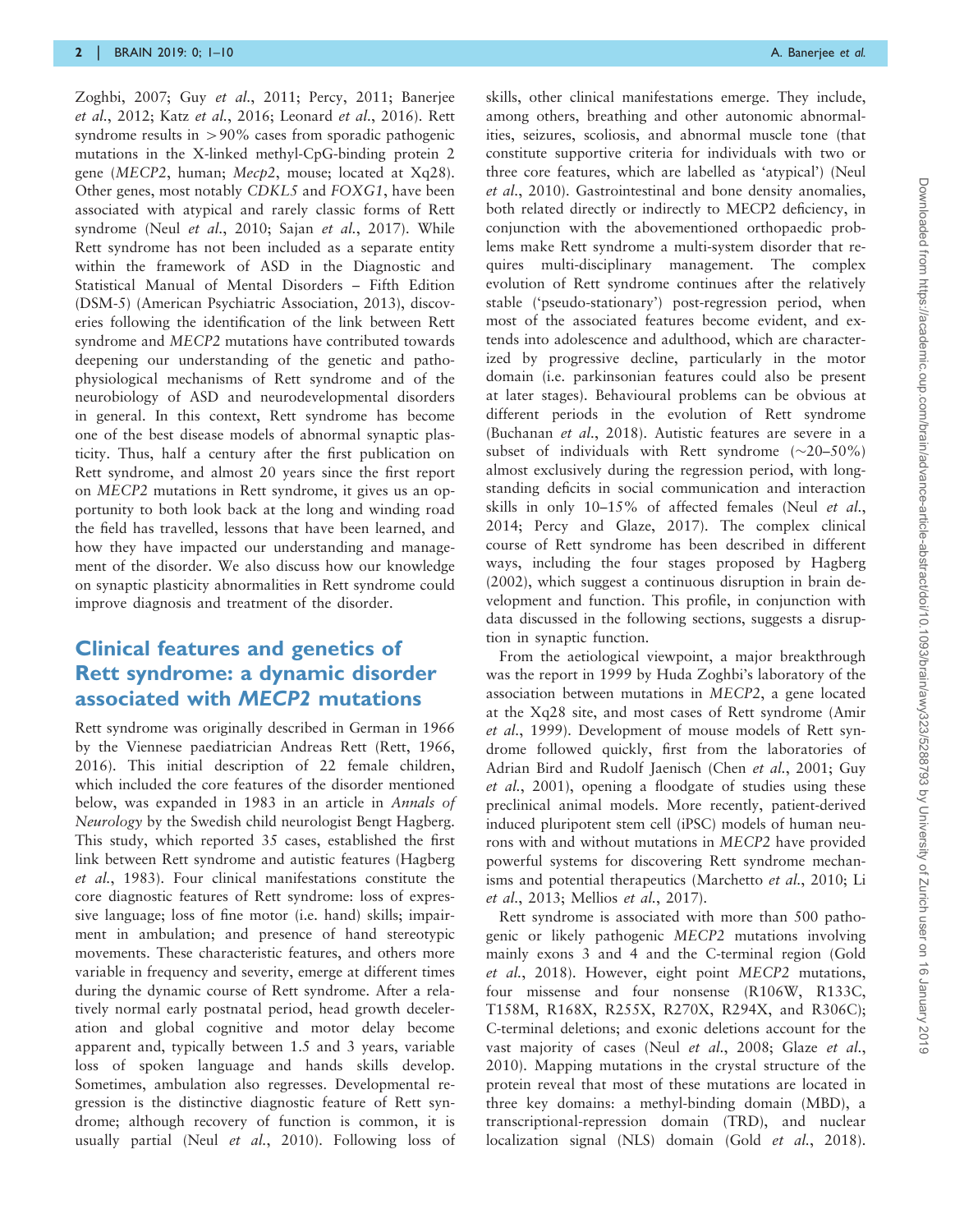While genotype–phenotype correlations are limited, some general profiles are recognized: a group with milder presentation and more protracted course, and a more severe group, including nonsense mutations affecting the transcriptional repression domain of MECP2 [\(Cuddapah](#page-7-0) et al., 2014). Intermediate severity MECP2 mutations have also been reported (Archer *et al.*[, 2007](#page-7-0)), while  $\sim$ 5% of classical and 25% of variant Rett syndrome patients do not have mutations in the MECP2 (Neul et al.[, 2014;](#page-9-0) Gold et al.[, 2018\)](#page-8-0).

#### Molecular function of MECP2: regulation of transcription

The fundamental mechanisms of MECP2 function have long been known, yet understanding phenotypic symptoms of MECP2 abnormality is complicated by its complex targets and by pleiotropic effects in target genes and signalling pathways (Ip et al.[, 2018\)](#page-8-0). However, several recent studies have substantially clarified the mode of action of MECP2 and the effects of MECP2 mutations. MECP2 was originally identified based on its ability to bind methylated DNA, and was hence considered an epigenetic transcriptional repressor (Lewis et al.[, 1992](#page-8-0); [Lyst and Bird, 2015](#page-8-0)). It was subsequently described as a transcriptional activator or repressor, depending on the molecular context ([Chahrour](#page-7-0) et al., 2008). Functionally, it is now clear that activity-dependent phosphorylation in specific residues of MECP2 mediates its interaction with several important transcriptional co-repressors including the NCoR/SMRT complex (Ebert et al.[, 2013\)](#page-7-0). While several missense mutations in the MBD of MECP2 are associated with Rett syndrome and variable clinical severity, missense mutations (e.g. R306C) distal to the TRD, in the NCoR interaction domain (NID), abolish the interaction of MECP2 with the NCoR/SMRT co-repressor (Lyst et al.[, 2013](#page-8-0)), also causing a disruption in MECP2 function and Rett syndrome with a relatively milder phenotype [\(Cuddapah](#page-7-0) et al., 2014). The role of MECP2 in regulating BDNF levels, a major synaptic modulator and one of the first identified targets of MECP2, is an example of the complex mechanisms underlying synaptic activity and transcription. Adequate BDNF levels seem to be defined by brain regional, temporal, and functional state requirements. Whether the latter are reflected by BDNF plasma measurements is still unclear but worth exploring in the context of the development of new treatments ([Li and Pozzo-Miller, 2014](#page-8-0)). During early life experiences, DNA methyltransferase (DNMT3A) transiently binds across transcribed regions of lowly expressed genes, specifying methylated CA (mCA) patterns on which MECP2 can further fine-tune long-lasting cell type-specific transcription via its repression effects (Stroud et al.[, 2017](#page-9-0)). Consistent with this pattern, MECP2 represses expression, especially of long mCA-enriched genes (Gabel *et al.*[, 2015](#page-7-0)). The effects of MECP2 seem to be genome-wide and gene body-dependent, rather than promoter/enhancer-specific, and subtle, but correlate well with DNA methylation

density, affecting several brain-specific long genes ([Kinde](#page-8-0) et al.[, 2016](#page-8-0); [Lagger](#page-8-0) et al., 2017; Stroud et al.[, 2017\)](#page-9-0). A recent study reinforces the importance of the MBD and NID by showing that introduction of a truncated protein containing only the MBD and NID domains into MECP2 deficient mice reverses neurological symptoms [\(Tillotson](#page-9-0) et al.[, 2017](#page-9-0)). Although research on nonsense (truncating) MECP2 mutations has been more limited, it is critical in the context of the study by [Tillotson](#page-9-0) et al. (2017). It is also important because mutations involving the TRD, particularly, the nuclear localization signal within this domain, are associated with the most severe Rett syndrome phenotypes ([Cuddapah](#page-7-0) et al., 2014).

At the same time, several lines of evidence suggest additional mechanisms of MECP2 function. MECP2 is known to interact with 5-hydroxymethylcytosine (5hmC)-bearing DNA (Mellén et al., 2012) and can bind to hmCG, albeit with a lower affinity than hmCA (Kinde et al.[, 2016\)](#page-8-0). 5hMC is associated with functional demethylation of ex-pressed genes (Mellén et al.[, 2017\)](#page-9-0), potentially enabling MECP2 to achieve de-repression of transcription. Cell type-specific biotin tagging of MECP2, combined with knock-in mice carrying Rett syndrome-associated mutations (R106W and T158M), reveals gene expression changes specific to each mutation and to excitatory or inhibitory cell types, including reductions in the transcription of long genes and post-transcriptional compensation at the cellular level ([Johnson](#page-8-0) et al., 2017). Furthermore, MECP2 can bind to RNA and regulate alternative splicing and miRNA processing (Young et al.[, 2005\)](#page-9-0). Importantly, early deficits in neuronal differentiation and migration in MECP2 mutant mice and in cerebral organoids derived from Rett syndrome patients arise from upregulation of miR-199 and miR-214, and their effects on extracellular signal-regulated kinase (ERK/MAPK) and protein kinase B (PKB/AKT) signalling ([Mellios](#page-9-0) et al., 2017). MECP2 deficiency also misregulates miR-15a, affecting brain derived neurotrophic factor (BDNF) expression and dendritic morphogenesis [\(Gao](#page-7-0) et al.[, 2015\)](#page-7-0).

#### Neurobiology of Rett syndrome: a disorder of plasticity at synapses and circuits

Since the early post-mortem characterizations of brain abnormalities in Rett syndrome, later expanded by in vivo neuroimaging, there has been strong evidence for a generalized dendritic and synaptic disorder ([Kaufmann](#page-8-0) [and Moser, 2000](#page-8-0); [Kaufmann](#page-8-0) et al., 2016). This work has been greatly enhanced by the availability of mouse models of Rett syndrome. Indeed, studies of synapses and neuronal subtypes were the initial focus for assessments of synaptic function in *Mecp2* knockout mice [\(Banerjee](#page-7-0) et al., 2012; [Zoghbi and Bear, 2012; Sahin and Sur, 2015](#page-9-0)). Global brain-wide activity mapping using immediate early gene c-Fos expression has revealed distinct functional deficits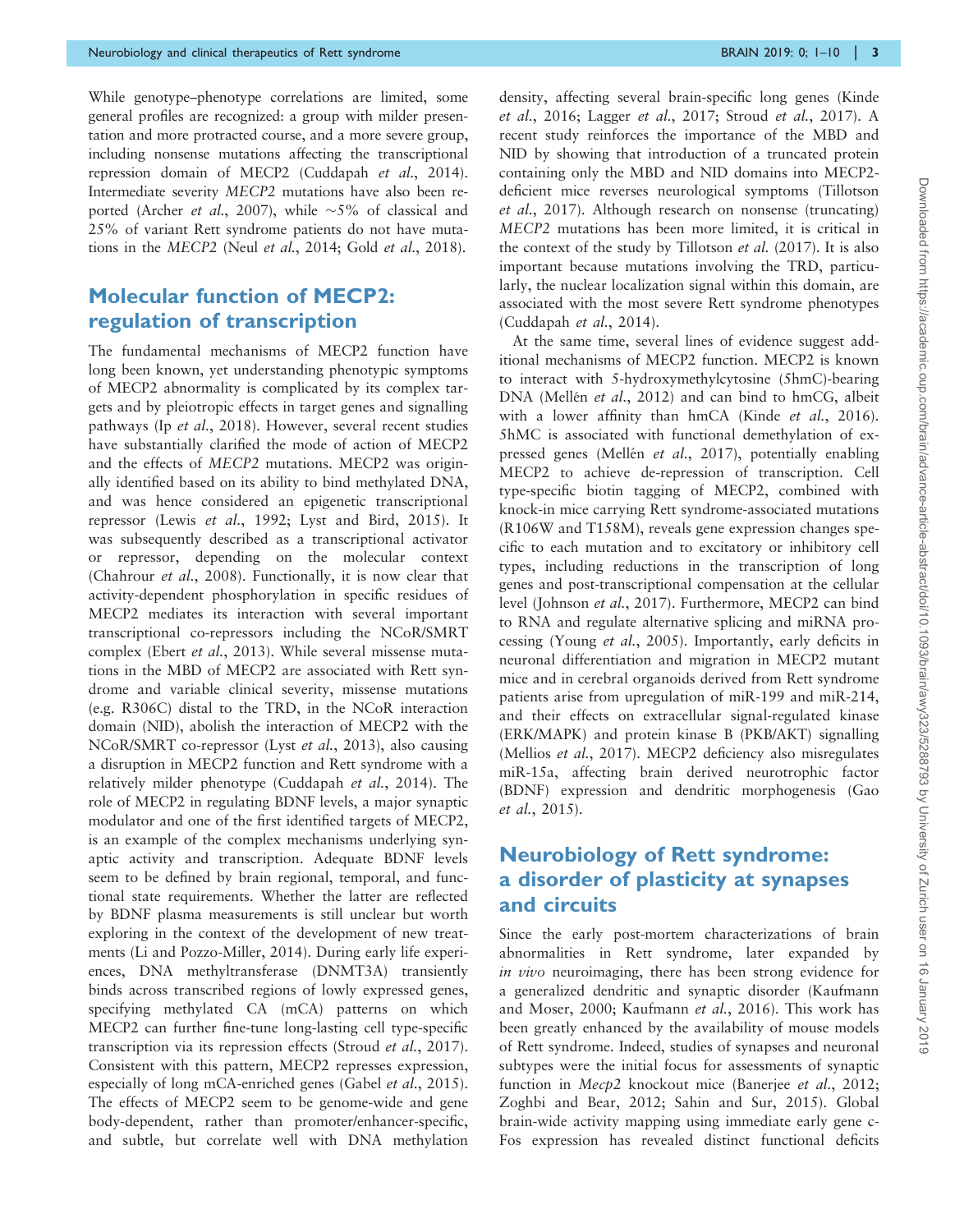including decreased activity levels in key nodes of the default-mode network in forebrain and midbrain areas and hyperexcitability in hindbrain areas (Kron et al.[, 2012\)](#page-8-0). Thus, the effects of Mecp2 deletion need to be examined keeping in mind spatio-temporal variations in development and function of different brain regions (Katz et al.[, 2016\)](#page-8-0). Furthermore, the balance and spatiotemporal relationship between excitation and inhibition appear to be an important facet in Rett syndrome, instead of deficits of either excitation or inhibition alone.

The effects of MECP2 deficiency on both excitation and inhibition can be found on at least three different levels. The first level is anatomical, where increased perisomatic GABAergic terminals [\(Durand](#page-7-0) et al., 2012; [Krishnan](#page-8-0) et al., [2015](#page-8-0); but see He et al.[, 2014](#page-8-0)) and decreased excitatory projections [\(Sceniak](#page-9-0) et al., 2016, but see Li et al.[, 2016](#page-8-0)) have been found in the cortex and hippocampus. Second, at the level of specific synapses: while the potency of inhibitory synapses in the cerebral cortex of Mecp2 knockout mice appear not to be changed (Dani et al.[, 2005](#page-7-0); [Nelson](#page-9-0) et al.[, 2006](#page-9-0); Wood et al.[, 2009](#page-9-0)), or decreased ([Calfa](#page-7-0) et al., [2015](#page-7-0)) as measured with the amplitude of miniature inhibitory postsynaptic currents (mIPSC), there is no clear result on excitatory synapses. Increases (Calfa et al.[, 2015\)](#page-7-0), decreases (Dani et al.[, 2005](#page-7-0); Chao et al.[, 2007;](#page-7-0) [Wood](#page-9-0) et al., [2009](#page-9-0)) or no change (Nelson et al.[, 2006\)](#page-9-0) have all been reported for excitatory miniature excitatory postsynaptic currents (mEPSC). A reduction of sensory-evoked feedforward excitatory drive has generally been reported in Mecp2 knockout mice, and this reduction has also been shown to affect several neuronal subclasses including parvalbumin (parvalbumin-positive) expressing inhibitory interneurons [\(Banerjee](#page-7-0) et al., 2016). Brainstem circuits, on the other hand, shows reduced GABAergic inhibition and hyperexcitable expiratory neurons resulting in autonomic disturbances such as apnoeas and respiratory irregularities [\(Abdala](#page-7-0) et al., 2016). Altered cellular excitability and deficits in synaptic plasticity can, in turn, significantly affect higher-order processes such as impaired spatial and contextual memory formation (Kee et al.[, 2018\)](#page-8-0). Third, the efficacy of synapses is affected by the internal status of the postsynaptic target neuron. At least one such mechanism in Mecp2 knockout mice and patients with Rett syndrome has been identified: decreased cross-membrane chloride gradient resulting from reduced potassium chloride co-transporter 2 (KCC2) expression alters the  $GABA_AR$  reversal potential and reduces the potency and efficacy of GABAergic inhibition [\(Duarte](#page-7-0) et al., 2013; [Banerjee](#page-7-0) et al., [2016](#page-7-0)).

Alterations in excitation-inhibition (E/I) balance have been shown to have consequences for cortical plasticity in neural circuits. Consistent with a reduction in inhibition received by pyramidal neurons, hence controlling the strength and spatial range of immature inhibition [\(Lo](#page-8-0) et al.[, 2017](#page-8-0)), monocular deprivation induced ocular dominance plasticity has been found to extend into adulthood in Mecp2 heterozygous female mice ([Tropea](#page-9-0) et al., 2009;

Castro et al.[, 2014\)](#page-7-0). Parvalbumin-specific deletion in mice leads to immature adult visual cortical plasticity ([Banerjee](#page-7-0) et al.[, 2016](#page-7-0)), which is rescued by enhancing inhibition via intracerebral infusion of the  $GABA_A$  receptor agonist diazepam (He et al.[, 2014](#page-8-0)). Similarly, pup gathering behaviour and associated auditory cortical plasticity are also impaired in Mecp2 heterozygous female mice ([Krishnan](#page-8-0) et al., 2017). The direction of changes in E/I balance favours excitation: intracellular measurements in cortical neurons reveal that whereas inhibition and excitation are both reduced in Mecp2 knockout mice, inhibition is reduced to a greater degree, thus enhancing the E/I ratio ([Banerjee](#page-7-0) et al., [2016\)](#page-7-0). Indeed, patients with Rett syndrome (Jian [et al.](#page-8-0), [2007;](#page-8-0) Glaze et al.[, 2010](#page-8-0); [Cardoza](#page-7-0) et al., 2011) and Mecp2 knockout mice have reduced threshold and increased propensity for seizures, along with altered network oscillations (Calfa et al.[, 2011;](#page-7-0) [McLeod](#page-9-0) et al., [2013;](#page-9-0) Goffin et al.[, 2014](#page-8-0); Zhang et al.[, 2014](#page-9-0)). While some of the changes in Mecp2 knockout mice can be explained as results of homeostatic maladaptive compensation [\(Nelson and Valakh, 2015\)](#page-9-0), deleting Mecp2 from parvalbumin-positive neurons alone causes reduction of inhibitory as well as excitatory drive to visual cortex neurons [\(Banerjee](#page-7-0) et al., 2016), similar to brain-wide deletion of Mecp2, indicating that reduced inhibition is almost certainly a primary effect of MECP2 deficiency in sensory cortices (cf. [Robertson and Baron-Cohen, 2017](#page-9-0)).

One important way the field has advanced is in going beyond simple synaptic measurements in ex vivo brain slices and probing alterations in circuits in intact animals in vivo. Some of these mechanisms can be used as a new biological variable to study pathophysiological mechanisms contributing to the maladaptive processes in Rett syndrome. In these studies, sensory modalities have served as a window to provide novel and fundamental insights into biological processes of pathophysiology of Rett syndrome [\(Robertson and Baron-Cohen, 2017\)](#page-9-0). Deficits in maturation of cell type-specific inhibition have emerged as an important facet of the circuit defects in Rett syndrome. Loss of Mecp2 from forebrain GABAergic neurons recapitulates diverse and prominent features of Rett syndrome ([Chao](#page-7-0) et al.[, 2010\)](#page-7-0). Interestingly, GABAergic neuron-specific conditional knockout leads to a wide range of symptoms similar to global-knockout of Mecp2 (Ure et al.[, 2016\)](#page-9-0), whereas excitatory neuron-specific conditional deletion leads to milder, and specific symptoms, namely, stereotypies and social anxiety (Meng et al.[, 2016\)](#page-9-0). Furthermore, interneuron-specific re-expression of Mecp2 has been shown to ameliorate some of the deficits seen in Rett syndrome (Goffin et al.[, 2014](#page-8-0); Ure et al.[, 2016\)](#page-9-0). Deconstructing MECP2 deficit in specific GABAergic neuronal populations using cell-specific manipulations resulted in parsing out these non-overlapping neurological features in parvalbumin-positive or somatostatin expressing interneurons ([Ito-](#page-8-0)Ishida et al.[, 2015\)](#page-8-0). Behaviourally, parvalbumin-specific conditional Mecp2 knockout mice show deficits in sensory, social, and motor dysfunction, whereas somatostatin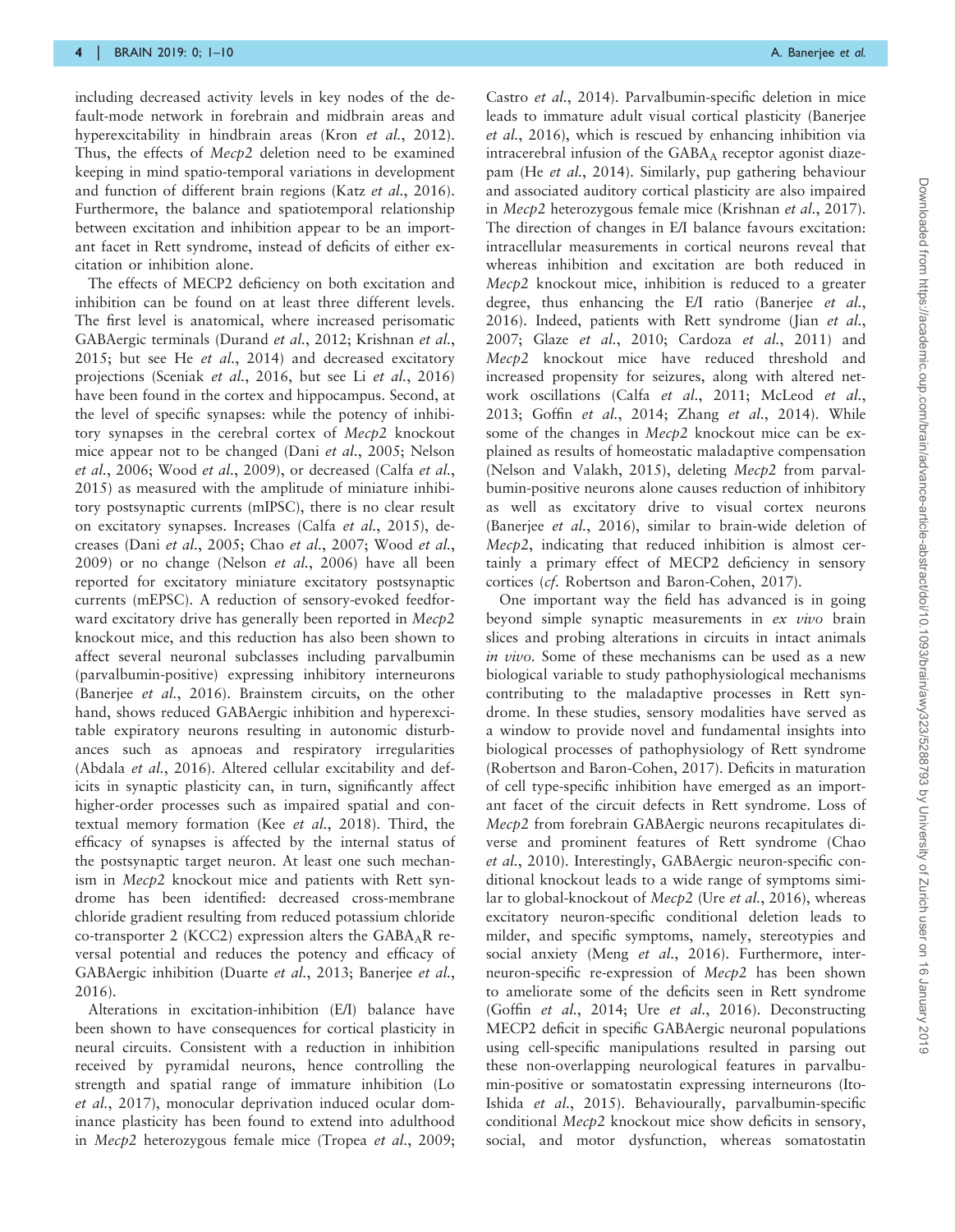conditional knockout mice show seizure and stereotyped behaviour [\(Ito-Ishida](#page-8-0) et al., 2015).

Using cell-specific conditional mutant Rett syndrome mouse models, sensitive assays have been developed to study neural signatures of sensory perception. Deletion of Mecp2 from a small population of parvalbumin-positive and not somatostatin-positive neurons alone recapitulate effects of global Mecp2 deletion on pyramidal neurons, indicating parvalbumin-positive neurons play a crucial role in propagating the effect of MECP2 deficit in a noncell autonomous manner to a distributed circuit affecting cortical coding in mouse primary visual cortex (V1). Deleting Mecp2 globally or from parvalbumin-positive neurons causes a significant increase in response variability, reduced signal-to-noise ratio, and a reduction in response reliability to natural visual scene, significantly altering network correlation structure in V1 [\(Banerjee](#page-7-0) et al., 2016). Interestingly, loss- and gain-of-function mutations in Mecp2 are thought to underlie two distinct neurological syndromes yet both have strikingly similar phenotypic features in animal models ([Lombardi](#page-8-0) et al., 2015), and Rett syndrome and MECP2 duplication syndrome share many neurobehavioural features (Neul et al.[, 2010](#page-9-0); [Van Esch,](#page-9-0) [2012\)](#page-9-0). However, limited attempts have been made so far to understand the exact nature of underlying mechanisms leading to these changes (Lim et al.[, 2017\)](#page-8-0). Altered visual processing has also been found in a mouse model of MECP2 duplication syndrome (MECP2 Tg1) showing higher visual acuity and contrast sensitivity at 8 and 14 weeks (Zhang et al.[, 2017\)](#page-9-0). Mecp2 overexpressing mice show abnormally elevated synchrony in the firing rate of hippocampal CA1 pyramidal neurons, an impaired homeostatic response to perturbations of E/I balance, and decreased excitatory input onto inhibitory neurons ([Lu](#page-8-0) et al.[, 2016](#page-8-0)). Mice overexpressing Mecp2 also demonstrate altered structural plasticity, including altered stability of dendritic spine clusters and enhanced motor learning (Jiang et al.[, 2013;](#page-8-0) Ash et al.[, 2018](#page-7-0)).

Although the data reviewed here emphasize the individual neuron and circuit bases of MECP2 deficiency and Rett syndrome, contributions from astrocytes and, perhaps also, microglia should not be overlooked. Their role in regulating glutamate levels and other aspects of synaptic function has already been postulated as a mechanism underlying Rett syndrome ([Kaufmann](#page-8-0) et al., 2016). The ability to gain insight into glial abnormalities through in vivo neuroimaging (Horská et al., 2009) also make glia an important target for the development of synaptic biomarkers in Rett syndrome.

Despite our detailed understanding of synaptic alterations in Rett syndrome, many questions still remain about abnormalities in synaptic plasticity in Rett syndrome and MECP2 deficiency. Do the initial synaptic deficits become less modifiable or enhanced by inefficient compensatory processes? What is the timeline of these processes in humans with MECP2 deficiency? Additionally, is it possible to improve E/I imbalances of different nature in different brain regions (i.e. cortical hypoexcitability, brainstem hyperexcitability) using the same therapeutic strategy?

#### Management of Rett syndrome: current practices and development of new treatments

Considering the multi-systemic involvement in Rett syndrome, a coordinated multidisciplinary approach to medical care and management is the preferred option. At an early age, shortly after the diagnosis, intensive early intervention as applied to other neurodevelopmental disorders is recommended [\(Warren](#page-9-0) *et al.*, 2011). Recently, this approach has received empirical support from a recent environmental enrichment trial consisting of motor learning and exercise, combined with social, cognitive and sensory enrichment. The 6-month study on 12 females with Rett syndrome, under age 6, resulted in improvements in gross motor function and increased plasma BDNF levels but no changes in growth, sleep, or behaviour ([Downs](#page-7-0) et al., [2018](#page-7-0)). Currently, there are no specific treatments for Rett syndrome; therefore, medical management is symptomatic. In addition to traditional drug treatments [e.g. antiepileptic drugs for seizures, selective serotonin reuptake inhibitors (SSRIs) for anxiety], preventive approaches that include nutritional management, with emphasis on caloric intake and vitamin D levels, prevention of gastrointestinal and orthopaedic complications, and personalized rehabilitation therapies, are becoming standards of care. For details on management, see corresponding chapters in [Kaufmann](#page-8-0) et al. [\(2017\)](#page-8-0).

The last few years have been a very active period for clinical trials in Rett syndrome. In contrast with previous studies, this new era attempts to take advantage of the neurobiology of the disorder. Specifically, most trials have been based on proof-of-principle research in Mecp2-deficient mice. A few studies have focused on a specific neurotransmitter or circuit [preliminary positive results in preliminary study of dextromethorphan, an NMDA receptor antagonist, mainly for cognition and seizures [\(Smith-](#page-9-0)Hicks et al.[, 2017](#page-9-0)); negative outcome of desipramine, a noradrenaline reuptake inhibitor, for breathing abnormalities ([Mancini](#page-8-0) et al., 2018); ongoing study of sarizotan, a serotonin 1A receptor agonist, for breath holding (NCT02790034)]. Completed trials have targeted more general mechanisms, specifically IGF-1 function, and they have included both full-length IGF-1 (i.e. mecasermin) and a modified IGF-1 active N-terminus peptide (i.e. trofinetide) (Khwaja et al.[, 2014;](#page-8-0) Glaze et al.[, 2017;](#page-7-0) [Neuren](#page-9-0) [Pharmaceuticals, 2017; O'Leary](#page-9-0) et al., 2018). While the outcome of the mecasermin trials has been mixed, suggesting selective (e.g. communication) or not long-lasting effects, the two phase 2 trofinetide trials have been labelled as positive. The paediatric study, which showed more robust outcomes, demonstrated global but variable improvements that were more prominent in the behavioural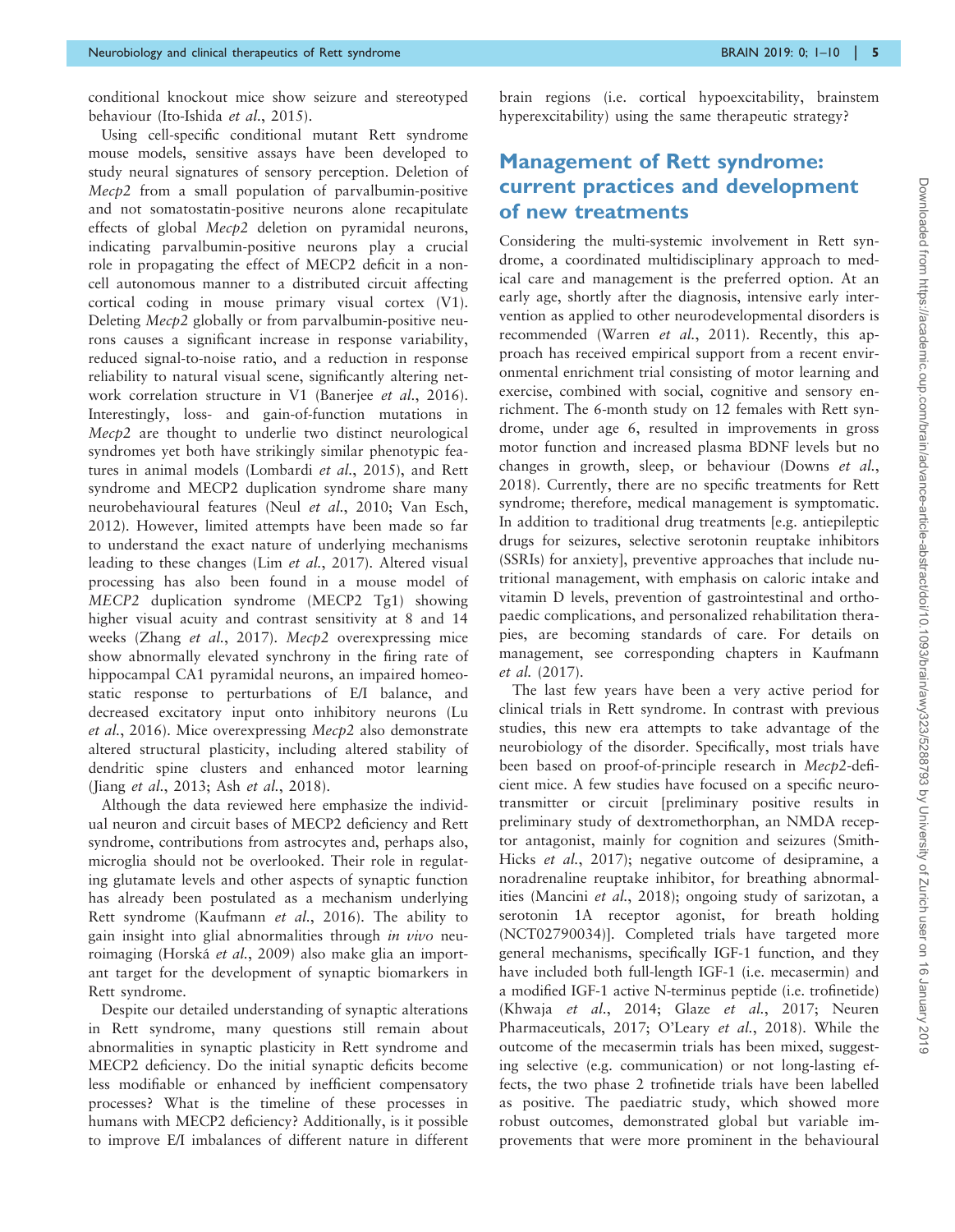domain. Other planned trials, to begin during the next year, will test new classes of drugs with presumed generalized neural function. These drugs with the potential of, at least, optimizing function and facilitating intrinsic compensatory mechanisms include a sigma 1 receptor agonist, a modulator of mitochondrial function and neuronal homeostasis [\(Anavex Life Sciences Corp., 2018\)](#page-7-0); and cannabidiol (CBD), a compound isolated from cannabis with broad neurobehavioural effects but without psychoactive action [\(GW Pharmaceuticals, 2018\)](#page-8-0). The next trofinetide trial, the first ever phase 3 (pivotal) study looking for a disorder-specific drug approval in Rett syndrome, will also begin in the next year [\(Acadia Pharmaceuticals and](#page-7-0) [Neuren Pharmaceuticals, 2018\)](#page-7-0).

Completing this general overview, it is important to note the first gene (MECP2) therapy trial in Rett syndrome [\(Rett](#page-9-0) [Syndrome Research Trust, 2018\)](#page-9-0) was modelled after the successful (i.e. improved survival and motor function) single dose intravenous adeno-associated virus serotype 9 delivery of complementary DNA (encoding the SMN protein) in spinal muscular atrophy type 1 ([Mendell](#page-9-0) et al., [2017](#page-9-0)). Despite these exciting developments, the Rett syndrome field is experiencing the same challenges as other neurodevelopmental disorders pursuing neurobiologicallybased treatments: inadequate outcome measures and markers of response (Katz et al.[, 2016](#page-8-0); [Kaufmann](#page-8-0) et al., 2016; [Budimirovic](#page-7-0) et al., 2017). To this critical shortcoming must be added the need for innovative study designs that can monitor safety and efficacy in dynamic ways at early stages of drug development. This is particularly important because preclinical work with mouse and other experimental models has been, in general, unable to point out specific symptoms and signs of Rett syndrome and related disorders to be improved by a particular drug ([Kaufmann](#page-8-0) et al., [2016](#page-8-0); [Berry-Kravis](#page-7-0) et al., 2018). The heterogeneity of Rett syndrome, manifested as variable severity of common symptoms, leads to variable positive responses (e.g. in some individuals greater decrease in disruptive behaviours; in others, greater improvement in non-verbal communication), as demonstrated in the recent mecasermin and trofinetide trials discussed above. How to capture these beneficial effects at every step of the drug development pathway is a major concern in Rett syndrome trials. (For details about clinical trials in Rett syndrome, including outcome measure and study design issues, see Katz [et al.](#page-8-0), [2016](#page-8-0); [Kaufmann](#page-8-0) et al., 2016.)

#### Disrupted synaptic plasticity: implications for diagnosis and treatment of Rett syndrome

The preceding sections have summarized evidence supporting the notion that Rett syndrome is a disorder of synaptic function and, more specifically, of synaptic plasticity. Many specific issues, including to what extent maladaptive synaptic responses could exacerbate or perpetuate initial deficits, remain unclear. More important is the extent to which data from animal studies with MECP2 deficiency could be extended to individuals with Rett syndrome and to which particular stage of the disease or clinical manifestation. Despite all these uncertainties, approaching Rett syndrome as a synaptic plasticity disorder may have practical implications.

To date the diagnosis of Rett syndrome is still clinical and based predominantly on the history of developmental regression, with the associated challenge of caregivers' recollections. Presence of MECP2 mutations is supportive, but not confirmatory because of the limited genotype– phenotype correlations in Rett syndrome (Neul [et al.](#page-9-0), [2014\)](#page-9-0). Females with MECP2 mutations may present with a wide range of phenotypes other than Rett syndrome, without necessarily loss of skills (Neul et al.[, 2010](#page-9-0)). Early neurophysiological studies indicate that visual evoked potential (N1-P1) amplitude in Rett syndrome is decreased in individuals during the post-regression period and suggest that this change evolves during regression ([LeBlanc](#page-8-0) et al., [2015\)](#page-8-0). Although electrophysiological markers of brain abnormalities prior to or during regression could be more informative and lead to early interventions, these data show the promise of synaptic biomarkers as complementary diagnostic tools. Other examples of potential biomarkers of disease stage or progression are the levels of N-acetylaspartate (NAA) and myoinositol, magnetic resonance spectroscopy neuronal and glial markers, respectively. While the former decreases with respect to control levels in Rett syndrome beginning at age 5–6 years, the latter shows a continuous increase from early childhood (Horská et al., [2009\)](#page-8-0). Thus, NAA levels could become a reliable marker of the pseudo-stationary post-regression period, characterized by appearance of seizures and autonomic disturbances. On the other hand, myoinositol levels would reflect the degree of glial abnormalities associated with synaptic disruption. Biomarkers of disease progression may have prognostic relevance and assist in deciding on more aggressive interventions.

The natural history of Rett syndrome, in conjunction with our knowledge on synaptic abnormalities, indicate that age, and more importantly disease stage, are key factors when designing drug trials. The recently reported early intervention trial [\(Downs](#page-7-0) *et al.*, 2018) suggests that intense and prolonged sensory-motor stimulation can improve motor function, when instituted shortly after diagnosis and up to the early post-regression period. These data are in correspondence with the timing of spontaneous but partial recovery of spoken language and hand skills observed in most patients with Rett syndrome ([Hagberg, 2002](#page-8-0)). Whether brain responsiveness to stimulation extends beyond this stage in Rett syndrome is unknown; however, these data raise the possibility of enhancing or complementing drug effects by combining drug administration with sensory-motor stimulation. Although most clinical trials aim at testing drugs as early as possible in the evolution of Rett syndrome, safety and logistical considerations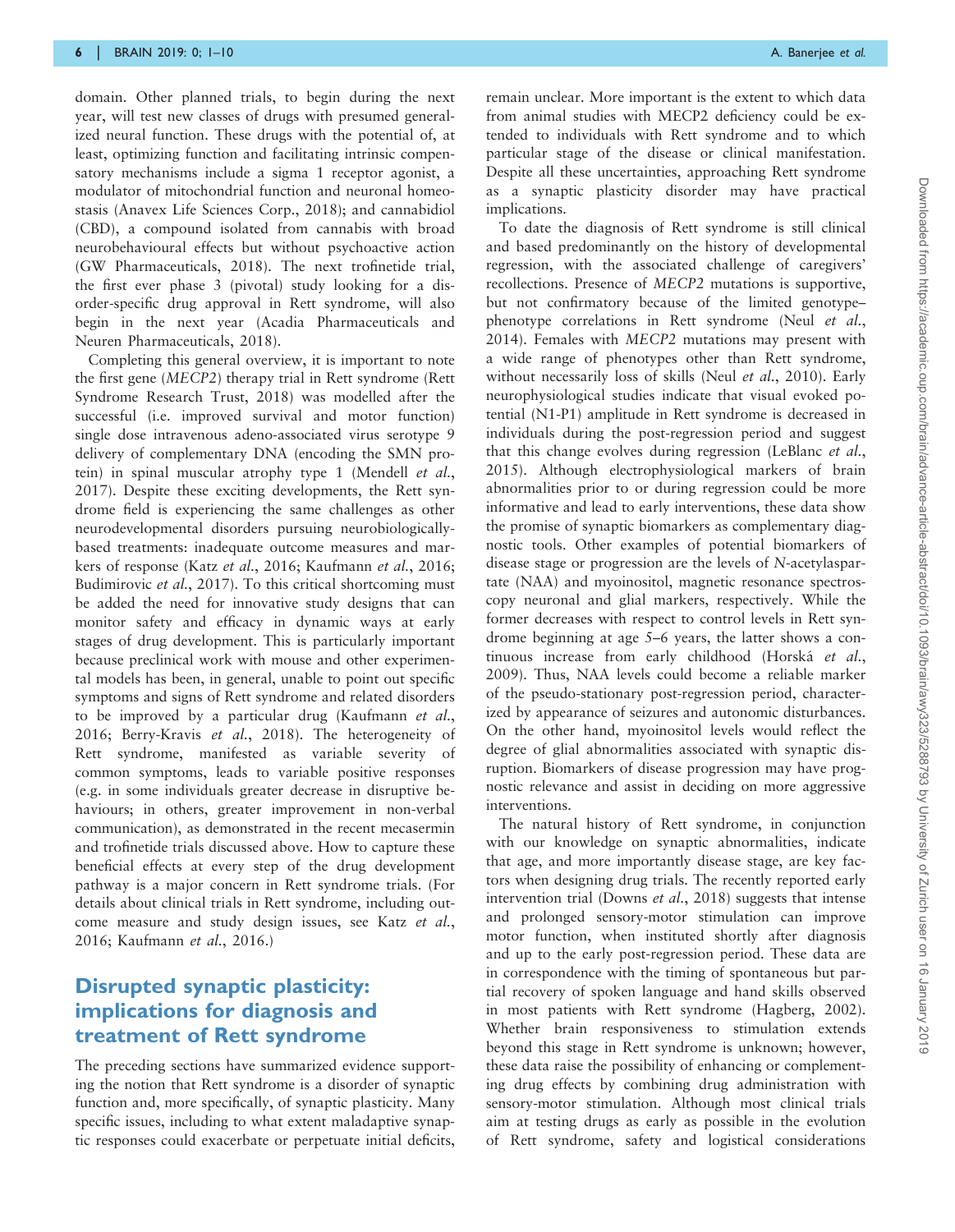

Figure 1 Altered synapse-specific computation in Rett syndrome. While different synapses in distinct parts of the brain are differentially modulated upon loss of MECP2, three essential ideas capture synaptic-specific changes that alter excitatory and inhibitory (E/I) balance and increase E/I ratio in animal models of Rett syndrome. (A) A significant reduction of thalamocortical feedforward excitatory drive to supragranular excitatory pyramidal neurons (PYR) and inhibitory parvalbumin  $(PV + )$  interneurons in the cortex has been found [\(Banerjee](#page-7-0) et al., 2016). (B) Weakening of excitatory drive could be resulted from a long-term depression (LTD) like mechanism at glutamatergic synapses (thalamocortical as well as intracortical), upon a downregulation of AMPA-type glutamate receptors (AMPA-R). A third mechanism (C) is a reduction of inhibitory currents can be due to altered GABAA receptor (GABAAR) mediated reversal potential in excitatory neurons. This is caused by a developmental delay in the maturation of GABAergic inhibition and a reduction in chloride exporter KCC2 expression [\(Banerjee](#page-7-0) et al., [2016](#page-7-0)). SST = somatostatin; VIP = vasoactive intestinal polypeptide.

determine that some of them will only enrol older children, teens, or adults. Since severity of symptoms, including breath-holding, seizures, and motor dysfunction, is particularly high in late childhood and adolescence ([Tarquinio](#page-9-0) et al.[, 2017](#page-9-0), [2018\)](#page-9-0), combination of drugs with nonpharmacological therapies or other interventions for overcoming decreased or aberrant plasticity seems to be compelling. The experience with the  $GABA_B$  agonist arbaclofen in fragile-X syndrome suggests age-dependent efficacy with greater efficacy in childhood than at later ages ([Berry-Kravis](#page-7-0) et al., 2017). While using different designs, the paediatric and adolescence/adult trofinetide trials in Rett syndrome suggest similar differences.

Important seminal work in Rett syndrome animal models demonstrating the possibility to achieve prolonged survival and reversibility of disease phenotypes with gene reinstatement, even into adulthood, seemingly makes Rett syndrome one of the more tractable neurodevelopmental disorders as far as potential for disease modification and improvement (Guy et al.[, 2007](#page-8-0); [Gadalla](#page-7-0) et al., 2017). Viral gene therapy approaches can potentially rescue a radically truncated version of MECP2 that has recently been shown to be able to reverse neurological symptoms ([Tillotson](#page-9-0) et al., 2017). The planned gene delivery trial, the first attempt at correcting the primary defect in Rett syndrome, raises the key question of lower age limit for major reversal or prevention of the phenotype. Taking into consideration that in the USA, the median age of diagnosis is 2.7 years for classic Rett syndrome and 3.8 years for atypical Rett syndrome, would newborn MECP2 mutation screening be necessary for successful corrective interventions? Alternatively, will it be possible to reverse most abnormal synaptic plasticity already established by the time of diagnosis? A final consideration about the 'double jeopardy' effect of MECP2 deficit ([Kaufmann](#page-8-0) et al., 2005) is that, even if abnormal developmental plasticity is not ameliorated, the need of MECP2 for adult learning and memory indicates that it is never too late for attempting to improve neurological function in Rett syndrome.

### **Conclusion**

It has been more than 50 years since the discovery of Rett syndrome, yet the current standard of care for patients remains limited to supportive and symptomatic therapies. Drug treatment consists mainly of off-label prescriptions due to the lack of approved medications for the disorder. However, with the current collaborative efforts of academic investigators, patient organizations and advocacy groups, and industry partners, the future of clinical trials in Rett syndrome looks promising, trending towards probing disease-modifying therapies and rational, innovative clinical trial designs. The availability of multiple treatment options is encouraging since, most likely, not all individuals with Rett syndrome will respond to the same degree to different drugs. Our review also argues for an essential role of MECP2 in the development and maintenance of neuronal circuits, and its specific role in distinct cellular subtypes. Understanding this neurobiology is crucial in enhancing the effectiveness of animal models in designing robust and reproducible preclinical translational studies. Taking into consideration synaptic abnormalities in Rett syndrome is also key for the design and interpretation of drug and non-pharmacological trials, as well as for the development of strong clinical biomarkers.

# Funding

This work was supported by a Marie Sklodowska-Curie Fellowship (CIRCDYN) and a NARSAD Young Investigator award from the Brain & Behavior Research Foundation (A.B.), NIH grant MH085802 and the Simons Foundation Autism Research Initiative through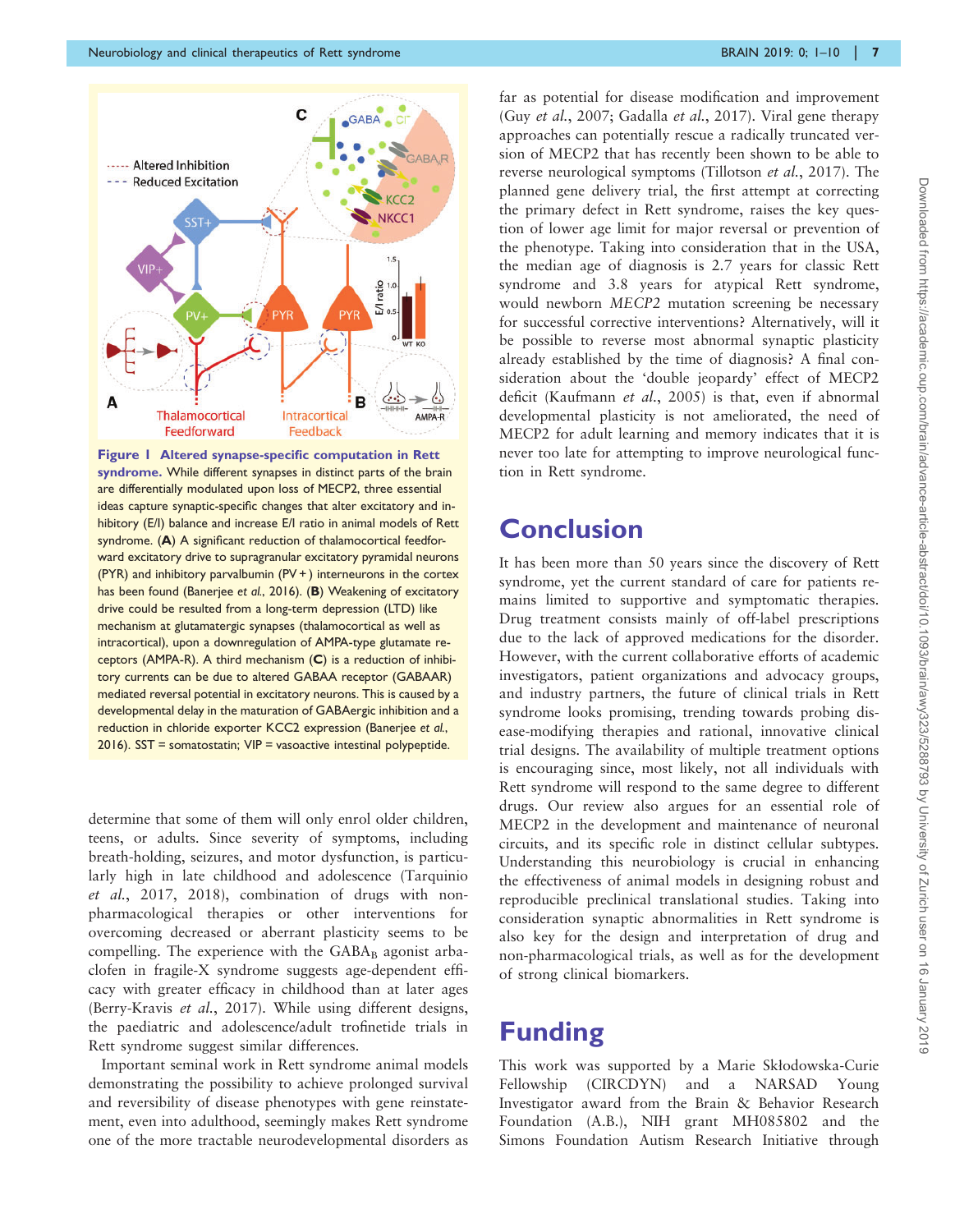<span id="page-7-0"></span>the Simons Center for the Social Brain (M.S.) and NIH grant U54 HD061222 (W.E.K.). The content is solely the responsibility of the authors and does not necessarily represent the official views of the National Institutes of Health.

## Competing interests

In 2018, W.E.K. was a consultant to Anavex, AveXis, EryDel, GW Pharmaceuticals, Neuren/Acadia, Newron Pharmaceuticals, Ovid, Stalicla, and Zynerba. As of January 1, 2019, W.E.K. is the Chief Medical Officer of Anavex Life Sciences Corp.

### **References**

- Abdala AP, Toward MA, Dutschmann M, Bissonnette JM, Paton JFR. Deficiency of GABAergic synaptic inhibition in the Kölliker-Fuse area underlies respiratory dysrhythmia in a mouse model of Rett syndrome. J Physiol 2016; 594: 223–37.
- Acadia Pharmaceuticals and Neuran Pharmaceuticals. ACADIA Pharmaceuticals and Neuren Pharmaceuticals announce exclusive License Agreement for the North American development and commercialization of Trofinetide in Rett syndrome. 2018. [www.neuren](www.neurenpharma.com/irm/PDF/1759_0/NeurenandACADIAannounceagreementforNorthAmerica)[pharma.com/irm/PDF/1759\\_0/NeurenandACADIAannounceagreement](www.neurenpharma.com/irm/PDF/1759_0/NeurenandACADIAannounceagreementforNorthAmerica) [forNorthAmerica](www.neurenpharma.com/irm/PDF/1759_0/NeurenandACADIAannounceagreementforNorthAmerica) (29 August 2018, date last accessed).
- Amir RE, Van den Veyver IB, Wan M, Tran CQ, Francke U, Zoghbi HY. Rett syndrome is caused by mutations in X-linked MECP2, encoding methyl-CpG-binding protein 2. Nat Genet 1999; 23: 185–8.
- Anavex Life Sciences Corp. Anavex Life Sciences to initiate Phase 2 study of ANAVEX®2-73 in Parkinson's disease Dementia and provides clinical study update for ANAVEX®2-73 in Rett syndrome. 2018. [https://www.anavex.com/anavex-life-sciences-initiate-phase-2](https://www.anavex.com/anavex-life-sciences-initiate-phase-2-study-anavex273-parkinsons-disease-dementia-provides-clinical-study-update-anavex273-rett-syndrome/) [study-anavex2–73-parkinsons-disease-dementia-provides-clinical-study](https://www.anavex.com/anavex-life-sciences-initiate-phase-2-study-anavex273-parkinsons-disease-dementia-provides-clinical-study-update-anavex273-rett-syndrome/)[update-anavex2–73-rett-syndrome/](https://www.anavex.com/anavex-life-sciences-initiate-phase-2-study-anavex273-parkinsons-disease-dementia-provides-clinical-study-update-anavex273-rett-syndrome/) (29 August 2018, date last accessed).
- Archer H, Evans J, Leonard H, Colvin L, Ravine D, Christodoulou J, et al. Correlation between clinical severity in patients with Rett syndrome with a p.R168X or p.T158M MECP2 mutation, and the direction and degree of skewing of X-chromosome inactivation. J Med Genet 2007; 44: 148–52.
- Ash RT, Fahey PG, Park J, Zoghbi HY, Smirnakis SM. Increased axonal bouton stability during learning in the mouse model of MECP2 duplication syndrome. eNeuro 2018. doi: 10.1523/ ENEURO.0056-17.2018.
- Banerjee A, Castro J, Sur M. Rett syndrome: genes, synapses, circuits, and therapeutics. Front Psychiatry 2012; 3: 34.
- Banerjee A, Rikhye RV, Breton-Provencher V, Tang X, Li C, Li K, et al. Jointly reduced inhibition and excitation underlies circuit-wide changes in cortical processing in Rett syndrome. Proc Natl Acad Sci USA 2016; 113: E7287–296.
- Berry-Kravis E, Hagerman R, Visootsak J, Budimirovic D, Kaufmann WE, Cherubini M, et al. Arbaclofen in fragile X syndrome: results of phase 3 trials. J Neurodev Disord 2017; 9: 3.
- Berry-Kravis EM, Lindemann L, Jønch AE, Apostol G, Bear MF, Carpenter RL, et al. Drug development for neurodevelopmental disorders: lessons learned from fragile X syndrome. Nat Rev Drug Discov 2018;17:280–99.
- Buchanan CB, Stallworth JL, Scott AE, Glaze DG, Lane JB, Skinner SA, et al. Behavioral profiles in Rett syndrome: data from the natural history study. Brain Dev 2018. doi: 10.1016/ j.braindev.2018.08.008.
- Budimirovic DB, Berry-Kravis E, Erickson CA, Hall SS, Hessl D, Reiss AL, et al. Updated report on tools to measure outcomes of clinical trials in fragile X syndrome. J Neurodev Disord 2017; 9: 14.
- Calfa G, Li W, Rutherford JM, Pozzo-Miller L. Excitation/inhibition imbalance and impaired synaptic inhibition in hippocampal area CA3 of Mecp2 knockout mice. Hippocampus 2015; 25: 159–68.
- Calfa G, Percy AK, Pozzo-Miller L. Experimental models of Rett syndrome based on Mecp2 dysfunction. Exp Biol Med 2011; 236:  $3 - 19$ .
- Cardoza B, Clarke A, Wilcox J, Gibbon F, Smith PEM, Archer H, et al. Epilepsy in Rett syndrome: association between phenotype and genotype, and implications for practice. Seizure 2011; 20: 646–9.
- Castro J, Garcia RI, Kwok S, Banerjee A, Petravicz J, Woodson J, et al. Functional recovery with recombinant human IGF1 treatment in a mouse model of Rett syndrome. Proc Natl Acad Sci USA 2014; 111: 9941–46.
- Chahrour M, Jung SY, Shaw C, Zhou X, Wong ST, Qin J, et al. MeCP2, a key contributor to neurological disease, activates and represses transcription. Science 2008; 320: 1224–29.
- Chahrour M, Zoghbi HY. The story of Rett syndrome: from clinic to neurobiology. Neuron 2007; 56: 422–37.
- Chao HT, Chen H, Samaco RC, Xue M, Chahrour M, Yoo J, et al. Dysfunction in GABA signalling mediates autism-like stereotypies and Rett syndrome phenotypes. Nature 2010; 468: 263–9.
- Chao HT, Zoghbi HY, Rosenmund C. MeCP2 controls excitatory synaptic strength by regulating glutamatergic synapse number. Neuron 2007; 56: 58–65.
- Chen RZ, Akbarian S, Tudor M, Jaenisch R. Deficiency of methyl-CpG binding protein-2 in CNS neurons results in a Rett-like phenotype in mice. Nat Genet. 2001; 27: 327–31.
- Cuddapah VA, Pillai RB, Shekar KV, Lane JB, Motil KJ, Skinner SA, et al. Methyl-CpG-binding protein 2 (MECP2) mutation type is associated with disease severity in Rett syndrome. J Med Genet 2014; 51: 152–8.
- Dani VS, Chang Q, Maffei A, Turrigiano GG, Jaenisch R, Nelson SB. Reduced cortical activity due to a shift in the balance between excitation and inhibition in a mouse model of Rett syndrome. Proc Natl Acad Sci USA 2005; 102: 12560–65.
- Downs J, Rodger J, Li C, Tan X, Hu N, Wong K, et al. Environmental enrichment intervention for Rett syndrome: an individually randomised stepped wedge trial. Orphanet J Rare Dis 2018; 13: 3.
- Duarte ST, Armstrong J, Roche A, Ortez C, Perez A, O'Callaghan Mdel M, et al. Abnormal expression of cerebrospinal fluid cation chloride cotransporters in patients with Rett syndrome. PLoS One 2013; 8: e68851.
- Durand S, Patrizi A, Quast KB, Hachigian L, Pavlyuk R, Saxena A, et al. NMDA receptor regulation prevents regression of visual cortical function in the absence of Mecp2. Neuron 2012; 76: 1078–90.
- Ebert DH, Gabel HW, Robinson ND, Kastan NR, Hu LS, Cohen S, et al. Activity-dependent phosphorylation of MECP2 threonine 308 regulates interaction with NcoR. Nature 2013; 499: 341–45.
- Gabel HW, Kinde B, Stroud H, Gilbert CS, Harmin DA, Kastan NR, et al. Disruption of DNA-methylation-dependent long gene repression in Rett syndrome. Nature 2015; 522: 89–93.
- Gadalla KKE, Vudhironarit T, Hector RD, Sinnett S, Bahey NG, Bailey MES, et al. Development of a novel AAV gene therapy cassette with improved safety features and efficacy in a mouse model of Rett syndrome. Mol Ther Methods Clin Dev 2017; 5: 180–90.
- Gao Y, Su J, Guo W, Polich ED, Magyar DP, Xing Y, et al. Inhibition of miR-15a promotes BDNF expression and rescues dendritic maturation deficits in MeCP2-deficient neurons. Stem Cells 2015; 33: 1618–29.
- Glaze DG, Neul JL, Percy A, Feyma T, Beisang A, Yaroshinsky A, et al. A double-blind, randomized, placebo-controlled clinical study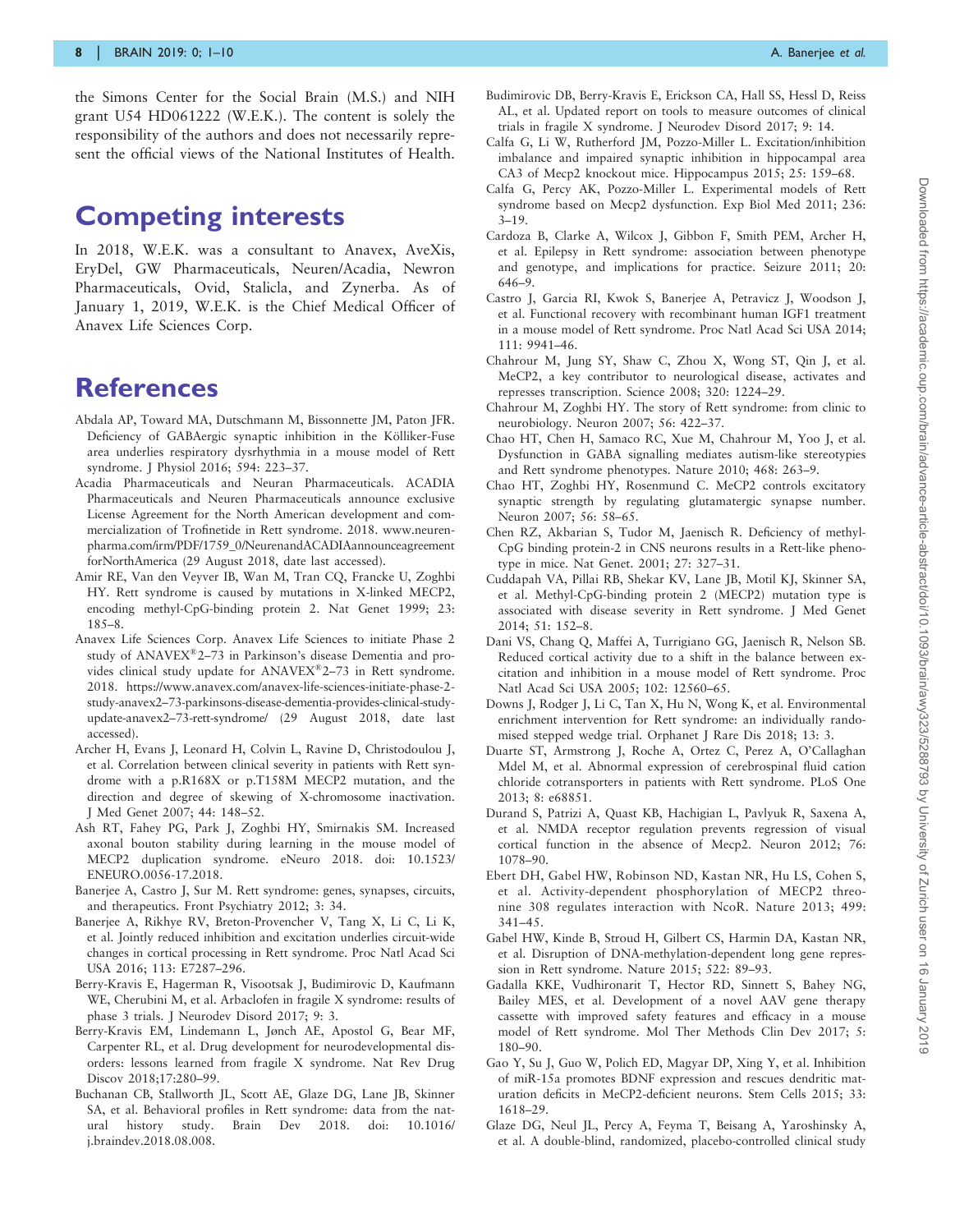<span id="page-8-0"></span>of Trofinetide in the treatment of Rett syndrome. Pediatr Neurol 2017; 76: 37–46.

- Glaze DG, Percy AK, Skinner S, Motil KJ, Neul JL, Barrish JO, et al. Epilepsy and the natural history of Rett syndrome. Neurology 2010; 74: 909–12.
- Goffin D, Brodkin ES, Blendy JA, Siegel SJ, Zhou Z. Cellular origins of auditory event-related potential deficits in Rett syndrome. Nat Neurosci 2014; 17: 804–6.
- Gold WA, Krishnarajy R, Ellaway C, Christodoulou J. Rett syndrome: a genetic update and clinical review focusing on comorbidities. ACS Chem Neurosci 2018; 9: 167–76.
- Guy J, Cheval H, Selfridge J, Bird A. The role of MeCP2 in the brain. Annu Rev Cell Dev Biol 2011; 27: 631–52.
- Guy J, Gan J, Selfridge J, Cobb S, Bird A. Reversal of neurological defects in a mouse model of Rett syndrome. Science 2007; 315: 1143–47.
- Guy J, Hendrich B, Holmes M, Martin JE, Bird A. A mouse Mecp2 null mutation causes neurological symptoms that mimic Rett syndrome. Nat Genet 2001; 27: 322–6.
- GW Pharmaceuticals. GW Pharmaceuticals to report third quarter financial results and host conference call on 7 August, 2018. 2018. [http://ir.gwpharm.com/news-releases/news-release-details/gw-pharma](http://ir.gwpharm.com/news-releases/news-release-details/gw-pharmaceuticals-plc-reports-fiscal-third-quarter-2018) [ceuticals-plc-reports-fiscal-third-quarter-2018](http://ir.gwpharm.com/news-releases/news-release-details/gw-pharmaceuticals-plc-reports-fiscal-third-quarter-2018) (29 August 2018, date last accessed).
- Hagberg B. Clinical manifestations and stages of rett syndrome. Ment Retard Dev Disabil Res Rev 2002; 8: 61–5.
- Hagberg B, Aicardi J, Dias K, Ramos O. A progressive syndrome of autism, dementia, ataxia, and loss of purposeful hand use in girls: Rett's syndrome: report of 35 cases. Ann Neurol 1983; 14: 471–9.
- He LJ, Liu N, Cheng TL, Chen XJ, Li YD, Shu YS, et al. Conditional deletion of Mecp2 in Parvalbumin-expressing GABAergic cells results in the absence of critical period plasticity. Nat Commun 2014; 5: 5036.
- Horska´ A, Farage L, Bibat G, Nagae LM, Kaufmann WE, Barker PB, et al. Brain metabolism in Rett syndrome: age, clinical, and genotype correlations. Ann Neurol 2009; 65: 90–7.
- Ip JPK, Mellios N, Sur M. Rett syndrome: insights into genetic, molecular and circuit mechanisms. Nat Rev Neurosci 2018; 19: 368–82.
- Ito-Ishida A, Ure K, Chen H, Swann JW, Zoghbi HY. Loss of MeCP2 in Parvalbumin-and Somatostatin-expressing neurons in mice leads to distinct Rett syndrome-like phenotypes. Neuron 2015; 88: 651–8.
- Jian L, Nagarajan L, de Klerk N, Ravine D, Christodoulou J, Leonard H. Seizures in Rett syndrome: an overview from a one-year calendar study. Eur J Paediatr Neurol 2007; 11: 310–7.
- Jiang M, Ash RT, Baker SA, Suter B, Ferguson A, Park J, et al. Dendritic arborization and spine dynamics are abnormal in the mouse model of MECP2 duplication syndrome. J Neurosci 2013; 33: 19518–33.
- Johnson BS, Zhao Y-T, Fasolino M, Lamonica JM, Kim YJ, Georgakilas G, et al. Biotin tagging of MeCP2 in mice reveals contextual insights into the Rett syndrome transcriptome. Nat Med 2017; 23: 1203–14.
- Katz DM, Bird A, Coenraads M, Gray SJ, Menon DU, Philpot BD, et al. Rett syndrome: crossing the threshold to clinical translation. Trends Neurosci 2016; 39: 100–13.
- Kaufmann WE, Johnston MV, Blue ME. MeCP2 expression and function during brain development: implications for Rett syndrome's pathogenesis and clinical evolution. Brain Dev 2005; 27 (Suppl 1): S77–S87.
- Kaufmann WE, Moser HW. Dendritic anomalies in disorders associated with mental retardation. Cereb Cortex 2000; 10: 981–91.
- Kaufmann WE, Percy AK, Clarke A, Leonard H, Naidu S. Rett syndrome. London: Mac Keith Press; 2017.
- Kaufmann WE, Stallworth JL, Everman DB, Skinner SA. Neurobiologically-based treatments in Rett syndrome: opportunities and challenges. Expert Opin Orphan Drugs 2016; 4: 1043–55.
- Kee SE, Mou X, Zoghbi HY, Ji D. Impaired spatial memory codes in a mouse model of Rett syndrome. Elife 2018; 7: pii: e31451.
- Khwaja OS, Ho E, Barnes KV, O'Leary HM, Pereira LM, Finkelstein Y, et al. Safety, pharmacokinetics, and preliminary assessment of efficacy of mecasermin (recombinant human IGF-1) for the treatment of Rett syndrome. Proc Natl Acad Sci USA 2014; 111: 4596–601.
- Kinde B, Wu DY, Greenberg ME, Gabel HW. DNA methylation in the gene body influences MeCP2-mediated gene repression. Proc Natl Acad Sci USA 2016; 113: 15114–19.
- Krishnan K, Lau BYB, Ewall G, Huang ZJ, Shea SD. MECP2 regulates cortical plasticity underlying a learned behaviour in adult female mice. Nat Commun 2017; 8: 14077.
- Krishnan K, Wang BS, Lu J, Wang L, Maffei A, Cang J, et al. MeCP2 regulates the timing of critical period plasticity that shapes functional connectivity in primary visual cortex. Proc Natl Acad Sci USA 2015; 112: E4782–91.
- Kron M, Howell CJ, Adams IT, Ransbottom M, Christian D, Ogier M, et al. Brain activity mapping in Mecp2 mutant mice reveals functional deficits in forebrain circuits, including key nodes in the default mode network, that are reversed with Ketamine treatment. J Neurosci 2012; 32: 13860–72.
- Lagger S, Connelly JC, Schweikert G, Webb S, Selfridge J, Ramsahoye BH, et al. MeCP2 recognizes cytosine methylated tri-nucleotide and di-nucleotide sequences to tune transcription in the mammalian brain. PLoS Genet. 2017; 13: e1006793.
- LeBlanc JJ, DeGregorio G, Centofante E, Vogel-Farley VK, Barnes K, Kaufmann WE, et al. Visual evoked potentials detect cortical processing deficits in Rett syndrome. Ann Neurol 2015; 78: 775–86.
- Leonard H, Cobb S, Downs J. Clinical and biological progress over 50 years in Rett syndrome. Nat Rev Neurol 2016; 13: 37–51.
- Lewis JD, Meehan RR, Henzel WJ, Maurer-Fogy I, Jeppesen P, Klein F, et al. Purification, sequence, and cellular localization of a novel chromosomal protein that binds to methylated DNA. Cell 1992; 69: 905–14.
- Li W, Pozzo-Miller L. BDNF deregulation in Rett syndrome. Neuropharmacology 2014; 76: 737–46.
- Li W, Xu X, Pozzo-Miller L. Excitatory synapses are stronger in the hippocampus of Rett syndrome mice due to altered synaptic trafficking of AMPA-type glutamate receptors. Proc Natl Acad Sci USA 2016; 113: E1575–84.
- Li Y, Wang H, Muffat J, Cheng AW, Orlando DA, Lovén J, et al. Global transcriptional and translational repression in human-embryonic-stem-cell-derived Rett syndrome neurons. Cell Stem Cell 2013; 13: 446–58.
- Lim Z, Downs J, Wong K, Ellaway C, Leonard H. Expanding the clinical picture of the MECP2 duplication syndrome. Clin Genet 2017; 91: 557–63.
- Lo SQ, Sng JCG, Augustine GJ. Defining a critical period for inhibitory circuits within the somatosensory cortex. Sci Rep 2017; 7: 7271.
- Lombardi LM, Baker SA, Zoghbi HY. MECP2 disorders: from the clinic to mice and back. J Clin Invest 2015; 125: 2914–23.
- Lu H, Ash RT, He L, Kee SE, Wang W, Yu D, et al. Loss and gain of MeCP2 cause similar hippocampal circuit dysfunction that is rescued by deep brain stimulation in a Rett syndrome mouse model. Neuron 2016; 91: 739–47.
- Lyst MJ, Bird A. Rett syndrome: a complex disorder with simple roots. Nat Rev Genet 2015; 16: 261–75.
- Lyst MJ, Ekiert R, Ebert DH, Merusi C, Nowak J, Selfridge J, et al. Rett syndrome mutations abolish the interaction of MeCP2 with the NCoR/SMRT co-repressor. Nat Neurosci 2013; 16: 898–902.
- Mancini J, Dubus J-C, Jouve E, Roux J-C, Franco P, Lagrue E, et al. Effect of desipramine on patients with breathing disorders in Rett syndrome. Ann Clin Transl Neurol 2018; 5: 118–27.
- Marchetto MC, Carromeu C, Acab A, Yu D, Yeo GW, Mu Y, et al. A model for neural development and treatment of Rett syndrome